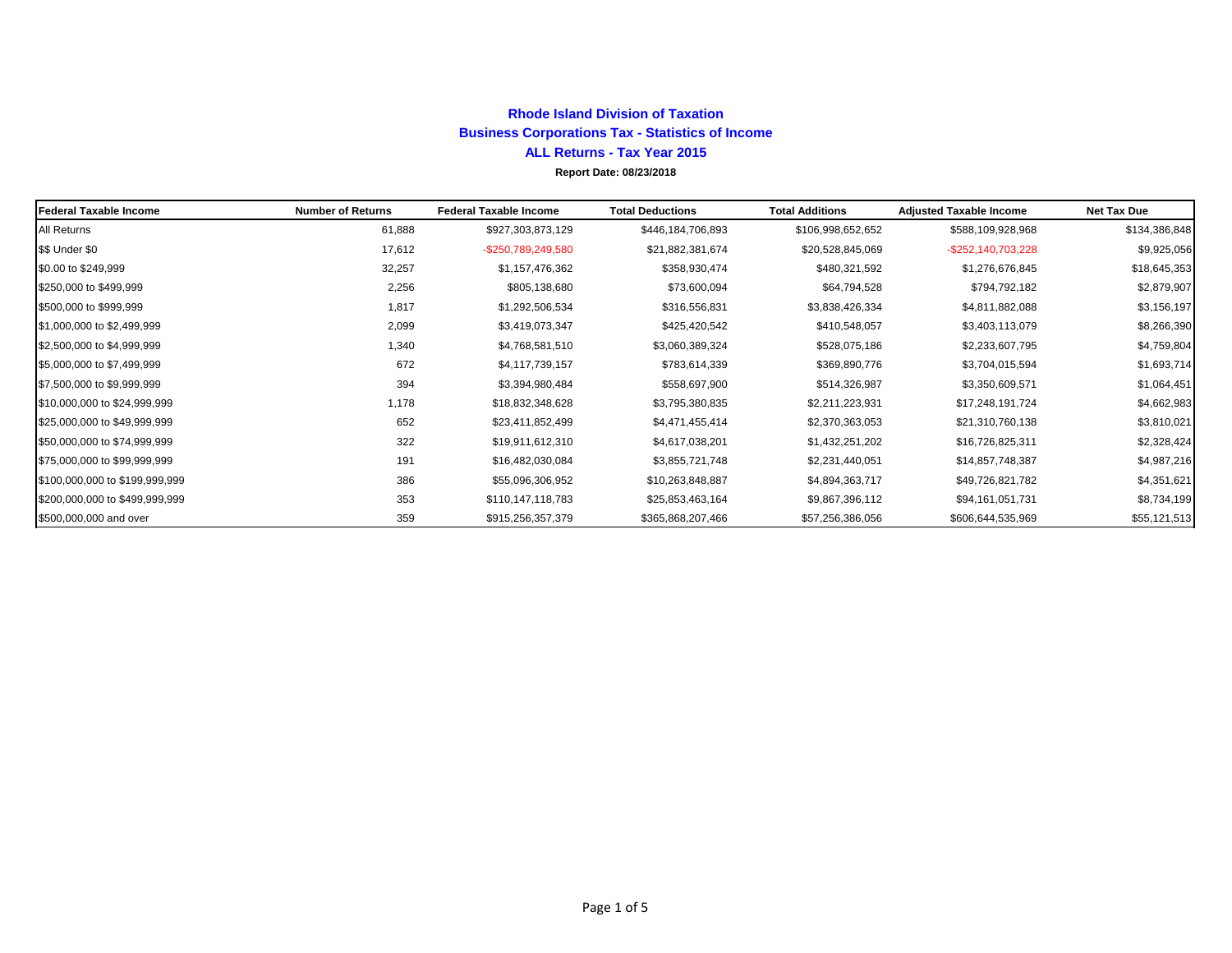#### **Rhode Island Division of Taxation Business Corporations Tax - Statistics of Income All Returns - Deductions from Federal Taxable Income - Tax Year 2015 Report Date: 08/23/2018**

|                                | Number of | <b>Net Operating Loss</b> |                   | <b>Special Deductions</b> |                   | <b>Exempt Dividends and Interest</b> |                   | Foreign Dividends and Gross-Up |                  | <b>Bonus Depreciation and Sec 179</b> |                  | Discharge of Indebtedness |                    |
|--------------------------------|-----------|---------------------------|-------------------|---------------------------|-------------------|--------------------------------------|-------------------|--------------------------------|------------------|---------------------------------------|------------------|---------------------------|--------------------|
| <b>Federal Taxable Income</b>  | Returns   | Count                     | Amount            | Count                     | Amount            | Count                                | Amount            | Count                          | Amount           | Count                                 | Amount           | Count                     | Amount             |
| All Returns                    | 61,888    | 2,359                     | \$33,085,296,840  | 1,264                     | \$156,894,818,987 | 1,734                                | \$138,651,022,379 | 674                            | \$49,109,188,584 | 16,236                                | \$65,125,851,132 | 101                       | \$3,030,107,278    |
| \$\$ Under \$0                 | 17,612    | 156                       | $-$5,138,858,877$ | 282                       | \$2,530,078,179   | 373                                  | \$10,760,554,182  | 114                            | \$2,389,265,556  | 4.270                                 | \$11,026,399,828 |                           | \$314,999,532      |
| \$0.00 to \$249,999            | 32,257    | 1,216                     | \$157,369,948     | 178                       | \$1,653,765       | 159                                  | \$7,215,704       |                                | \$1,830,953      | 6.288                                 | \$189,997,047    | 10                        | \$36,571           |
| \$250,000 to \$499,999         | 2,256     | 80                        | \$21,103,729      | 31                        | \$2,161,710       | 44                                   | \$1,488,573       | 2                              | \$171,336        | 1,012                                 | \$48,556,894     | $\overline{2}$            | \$69,029           |
| \$500,000 to \$999,999         | 1,817     | 88                        | \$45,442,928      | 28                        | \$4,550,051       | 48                                   | \$126,801,824     | 3                              | \$3,499,399      | 886                                   | \$129,196,554    | 2                         | \$6,789,071        |
| \$1,000,000 to \$2,499,999     | 2,099     | 103                       | \$125,520,356     | 56                        | \$36,778,683      | 90                                   | \$50,345,218      | 11                             | \$7,975,266      | 1,007                                 | \$196,923,713    |                           | \$8,092,645        |
| \$2,500,000 to \$4,999,999     | 1,340     | 102                       | \$270,331,085     | 53                        | \$113,119,616     | 76                                   | \$24,028,692      | 10                             | \$6,798,187      | 603                                   | \$2,610,390,235  |                           | \$34,782,104       |
| \$5,000,000 to \$7,499,999     | 672       | 53                        | \$233,110,067     | 33                        | \$28,246,363      | 51                                   | \$187,961,828     | 13                             | \$42,067,531     | 304                                   | \$283,081,311    |                           | \$7,084,999        |
| \$7,500,000 to \$9,999,999     | 394       | 32                        | \$170,570,929     | 20                        | \$15,475,202      | 35                                   | \$31,974,608      | 5                              | \$1,972,259      | 169                                   | \$338,453,126    |                           | \$251,776          |
| \$10,000,000 to \$24,999,999   | 1.178     | 115                       | \$1,201,246,180   | 76                        | \$333,476,839     | 157                                  | \$350,104,718     | 56                             | \$94,748,978     | 527                                   | \$1,798,010,034  |                           | \$16,397,591       |
| \$25,000,000 to \$49,999,999   | 652       | 82                        | \$1,538,956,845   | 68                        | \$584,323,411     | 112                                  | \$723,817,123     | 58                             | \$262,858,046    | 292                                   | \$1,320,514,111  |                           | \$39,116,072       |
| \$50,000,000 to \$74,999,999   | 322       | 42                        | \$1,044,164,094   | 54                        | \$893,843,068     | 68                                   | \$1,047,132,665   | 40                             | \$414,797,213    | 154                                   | \$1,095,555,241  |                           | \$4,955,225        |
| \$75,000,000 to \$99,999,999   | 191       | 34                        | \$1,004,481,826   | 35                        | \$546,666,525     | 42                                   | \$546,120,048     | 19                             | \$122,967,446    | 94                                    | \$1,611,478,762  |                           | \$24,007,141       |
| \$100,000,000 to \$199,999,999 | 386       | 52                        | \$2,136,425,996   | 75                        | \$2,159,026,482   | 106                                  | \$2,042,491,902   | 60                             | \$630,723,249    | 200                                   | \$2,995,556,886  | 10                        | \$136,598,534      |
| \$200,000,000 to \$499,999.999 | 353       | 83                        | \$5,759,217,362   | 113                       | \$6,174,129,947   | 149                                  | \$7,049,706,947   | 87                             | \$1,689,481,156  | 200                                   | \$4,890,963,494  | 14                        | \$289,916,659      |
| \$500,000,000 and over         | 359       | 121                       | \$24,516,214,372  | 162                       | \$143,471,289,146 | 224                                  | \$115,701,278,347 | 189                            | \$43,440,032,009 | 230                                   | \$36,590,773,897 |                           | 14 \$2,147,010,328 |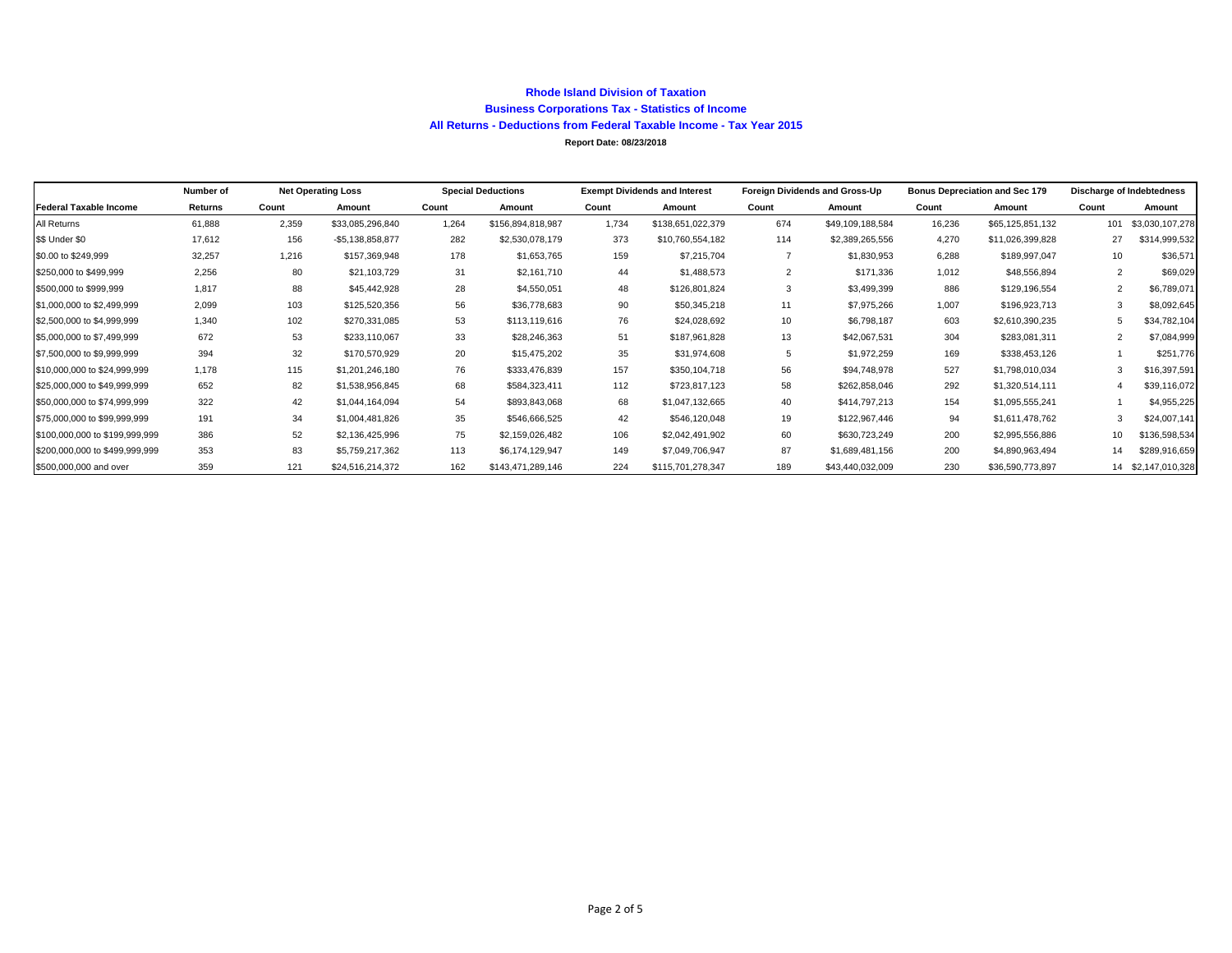### **Rhode Island Division of Taxation Business Corporations Tax - Statistics of Income All Returns - Additions to Federal Taxable Income - Tax Year 2015**

#### **Report Date: 08/23/2018**

|                                | Number of |       | Interest Income |       | <b>Rhode Island Corporate Taxes</b> | <b>Bonus Depreciation and Sec 179</b> |                  | <b>Captive REIT Dividends Paid Deductions</b> |                 | <b>Domestic Production Activity</b> |                  |
|--------------------------------|-----------|-------|-----------------|-------|-------------------------------------|---------------------------------------|------------------|-----------------------------------------------|-----------------|-------------------------------------|------------------|
| <b>Federal Taxable Income</b>  | Returns   | Count | Amount          | Count | Amount                              | Count                                 | Amount           | Count                                         | Amount          | Count                               | Amount           |
| All Returns                    | 61,888    | 1,133 | \$6,041,433,682 | 7,393 | \$1,001,737,981                     | 9,248                                 | \$72,421,130,236 | 67                                            | \$2,424,988,439 | 987                                 | \$21,369,090,187 |
| \$\$ Under \$0                 | 17,612    | 196   | \$910,675,825   | 2,581 | \$142,633,675                       | 2,863                                 | \$19,193,302,534 | 3                                             | \$1,222,168     | 14                                  | \$261,775,595    |
| \$0.00 to \$249,999            | 32,257    | 173   | \$31,326,819    | 2,026 | \$4,613,572                         | 2,443                                 | \$440,816,368    | 11                                            | \$776,297       | 96                                  | \$740,078        |
| \$250,000 to \$499,999         | 2,256     | 46    | \$1,975,597     | 213   | \$2,711,323                         | 434                                   | \$58,898,915     | 6                                             | \$146,475       | 25                                  | \$1,052,717      |
| \$500,000 to \$999,999         | 1.817     | 44    | \$1,419,886     | 251   | \$2,050,924                         | 443                                   | \$162,059,161    |                                               | \$1,094,956     | 32                                  | \$2,460,008      |
| \$1,000,000 to \$2,499,999     | 2,099     | 86    | \$11,045,804    | 349   | \$8,762,308                         | 646                                   | \$372,966,333    |                                               | \$1,317,687     | 53                                  | \$11,012,103     |
| \$2,500,000 to \$4,999,999     | 1,340     | 86    | \$15,682,709    | 302   | \$7,343,179                         | 457                                   | \$485,267,859    |                                               | \$445,182       | 48                                  | \$13,836,373     |
| \$5,000,000 to \$7,499,999     | 672       | 52    | \$19,868,568    | 137   | \$6,388,371                         | 253                                   | \$318,741,978    |                                               | \$0             | 37                                  | \$15,769,923     |
| \$7,500,000 to \$9,999,999     | 394       | 32    | \$20,902,861    | 100   | \$6,130,065                         | 144                                   | \$436,327,461    |                                               | \$183,491       | 34                                  | \$23,319,085     |
| \$10,000,000 to \$24,999,999   | 1,178     | 88    | \$54,245,416    | 378   | \$49,635,590                        | 454                                   | \$1,951,462,737  | 5                                             | \$6,917,012     | 106                                 | \$137,991,678    |
| \$25,000,000 to \$49,999,999   | 652       | 55    | \$288,592,135   | 233   | \$43,915,004                        | 271                                   | \$1,826,536,986  | 6                                             | \$13,013,070    | 86                                  | \$186,580,613    |
| \$50,000,000 to \$74,999,999   | 322       | 42    | \$36,014,570    | 131   | \$51,635,796                        | 138                                   | \$1,220,136,260  |                                               | \$14,269,344    | 46                                  | \$197,064,073    |
| \$75,000,000 to \$99,999,999   | 191       | 22    | \$20,647,119    | 80    | \$24,464,072                        | 94                                    | \$1,936,396,371  |                                               | \$60,215,952    | 31                                  | \$185,629,704    |
| \$100,000,000 to \$199,999,999 | 386       | 44    | \$79,126,950    | 157   | \$112,296,160                       | 181                                   | \$3,844,558,850  |                                               | \$18,443,985    | 89                                  | \$784,802,909    |
| \$200,000,000 to \$499,999,999 | 353       | 66    | \$524,752,601   | 199   | \$155,692,065                       | 193                                   | \$7,260,118,976  |                                               | \$2,267,268,942 | 106                                 | $-$347,494,704$  |
| \$500,000,000 and over         | 359       | 101   | \$4,025,156,822 | 256   | \$383,465,877                       | 234                                   | \$32,913,539,447 | 5                                             | \$39,673,878    | 184                                 | \$19,894,550,032 |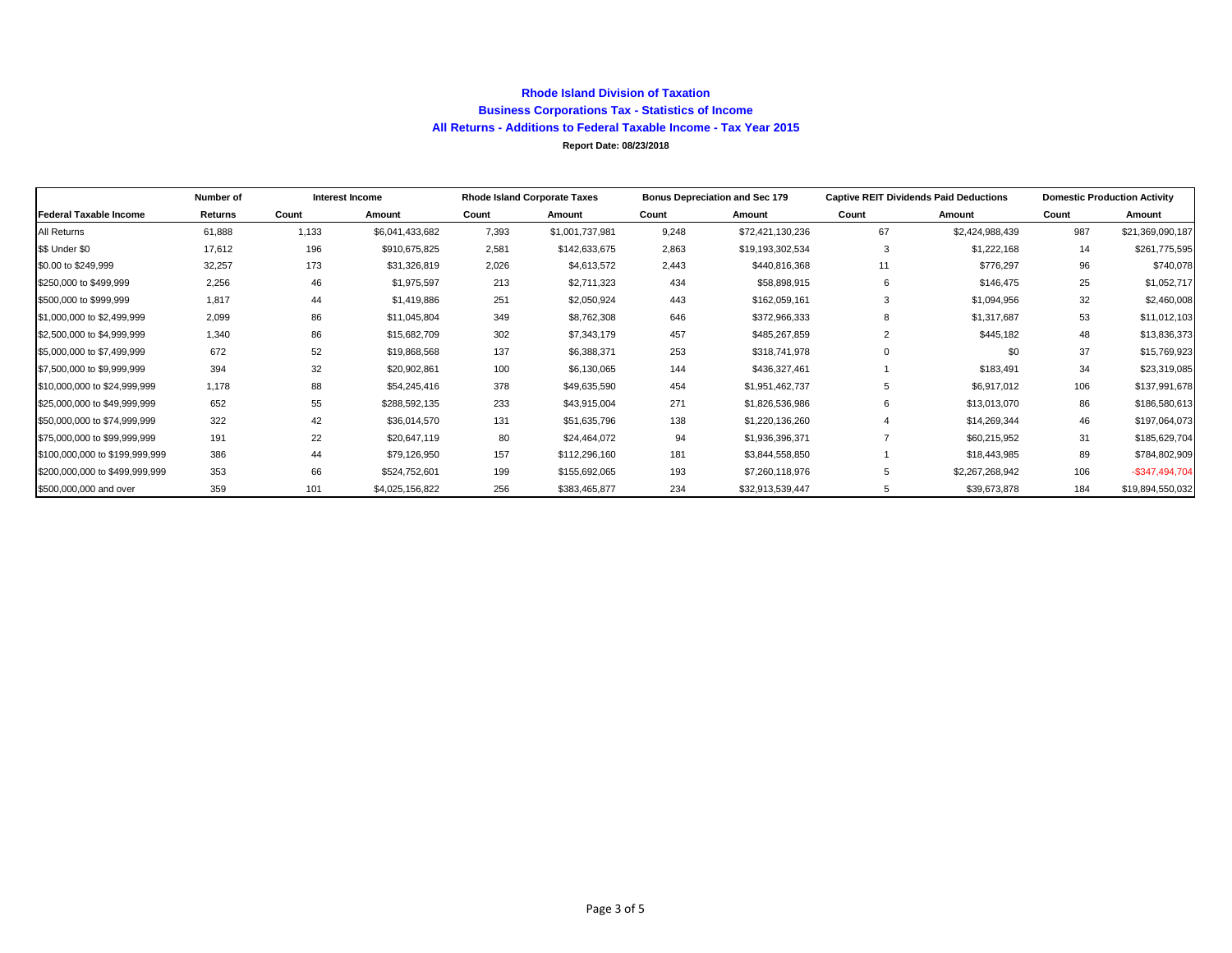## **Rhode Island Division of Taxation Business Corporations Tax - Statistics of Income All Returns - Credits - Tax Year 2015 Report Date: 08/23/2018**

|                                | Number of      | <b>Historic Structure</b> |               | <b>Motion Picture</b> |               | <b>Investment Tax</b> |               | R & D Expense  |             | <b>Other Credits</b> |             |
|--------------------------------|----------------|---------------------------|---------------|-----------------------|---------------|-----------------------|---------------|----------------|-------------|----------------------|-------------|
| Federal Taxable Income         | <b>Returns</b> | Count                     | <b>Amount</b> | Count                 | <b>Amount</b> | Count                 | <b>Amount</b> | Count          | Amount      | Count                | Amount      |
| <b>All Returns</b>             | 61,888         | $\overline{2}$            | \$112,693     |                       | \$6,921       | 36                    | \$1,373,458   | 32             | \$1,317,616 | 5                    | \$2,468,378 |
| \$\$ Under \$0                 | 17,612         | 0                         | \$0           | $\Omega$              | \$0           | 0                     | \$0           |                | \$21        | $\Omega$             | \$0         |
| \$0.00 to \$249,999            | 32,257         | 0                         | \$0           | $\Omega$              | \$0           | 10                    | \$21,798      | 4              | \$4,639     |                      | \$2,110     |
| \$250,000 to \$499,999         | 2,256          |                           | \$12,693      |                       | \$6,921       | 2                     | \$20,068      |                | \$4,437     | 0                    | \$0         |
| \$500,000 to \$999,999         | 1,817          | 0                         | \$0           | 0                     | \$0           |                       | \$41,371      | 2              | \$18,103    |                      | \$9,315     |
| \$1,000,000 to \$2,499,999     | 2,099          | 0                         | \$0           | 0                     | \$0           |                       | \$14,565      | 0              | \$0         | 0                    | \$0         |
| \$2,500,000 to \$4,999,999     | 1,340          |                           | \$100,000     | $\Omega$              | \$0           | 3                     | \$175,102     | -1             | \$34,795    | 0                    | \$0         |
| \$5,000,000 to \$7,499,999     | 672            | $\Omega$                  | \$0           | $\Omega$              | \$0           | 2                     | \$47,628      | $\overline{2}$ | \$207,227   | 0                    | \$0         |
| \$7,500,000 to \$9,999,999     | 394            | $\Omega$                  | \$0           | $\Omega$              | \$0           | 0                     | \$0           | 0              | \$0         | 0                    | \$0         |
| \$10,000,000 to \$24,999,999   | 1,178          | $\Omega$                  | \$0           | $\Omega$              | \$0           | 3                     | \$54,882      | 3              | \$48,347    | $\Omega$             | \$0         |
| \$25,000,000 to \$49,999,999   | 652            | $\Omega$                  | \$0           | $\Omega$              | \$0           | $\overline{2}$        | \$207,851     |                | \$5,261     | $\Omega$             | \$0         |
| \$50,000,000 to \$74,999,999   | 322            | $\Omega$                  | \$0           | $\Omega$              | \$0           | $\Omega$              | \$0           | $\overline{2}$ | \$1,624     | $\Omega$             | \$0         |
| \$75,000,000 to \$99,999,999   | 191            | $\Omega$                  | \$0           | $\Omega$              | \$0           | $\Omega$              | \$0           | $\Omega$       | \$0         | $\Omega$             | \$0         |
| \$100,000,000 to \$199,999,999 | 386            | $\Omega$                  | \$0           | $\Omega$              | \$0           | 2                     | \$10,755      | $\overline{2}$ | \$42,728    |                      | \$20,160    |
| \$200,000,000 to \$499,999,999 | 353            | $\Omega$                  | \$0           | $\Omega$              | \$0           | 3                     | \$107,693     | 4              | \$31,227    |                      | \$2,517     |
| \$500,000,000 and over         | 359            | 0                         | \$0           | 0                     | \$0           |                       | \$671,745     | 9              | \$919,207   |                      | \$2,434,276 |